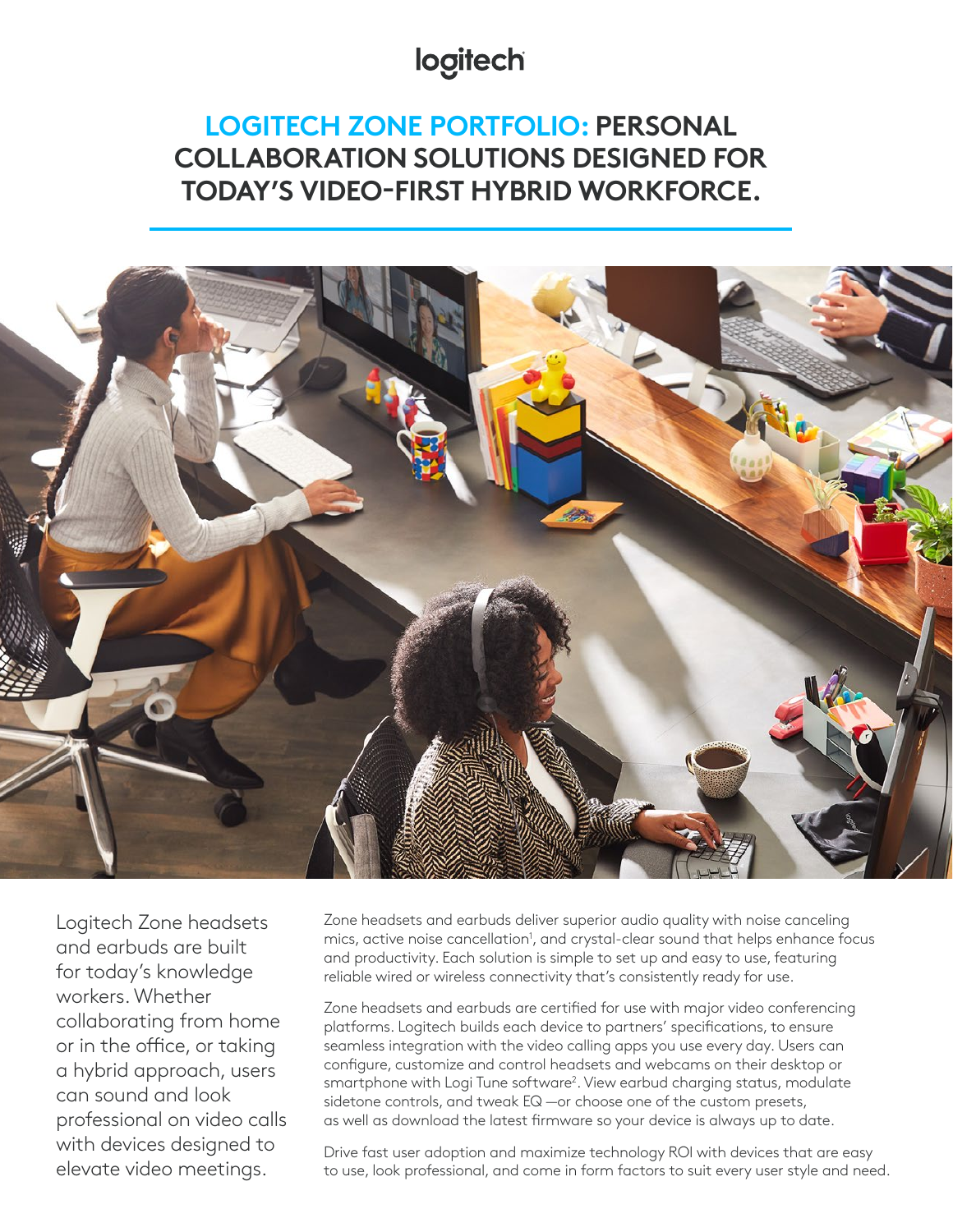

# **LOGITECH ZONE TRUE WIRELESS**

Clear, connected, and confident

Zone True Wireless *Bluetooth*® earbuds help users communicate clearly from anywhere with a certified noise-cancelling mic, hybrid ANC, and immersive sound that is ideal for video meetings. The ability to wirelessly connect earbuds to a computer and smartphone - and seamlessly switch between the two - means users never miss a meeting, wherever they are. This is especially important for the Corporate Lynchpin, who splits their time between the office, home, and business trips.

## **Features:**

- Noise-canceling 6-mic array with advanced beamforming technology • Hybrid ANC
- Seamlessly connect and switch between computer and smartphone
	- Simple on-ear touch controls for volume, music and calls



## **Pair with:**

Logitech Brio 4K Ultra HD webcam certified for business with autofocus, adjustable dFOV, 5x HD zoom, HDR, and RightLight 3.





# **LOGITECH ZONE WIRED**

Be heard, distraction free

Hear and be heard clearly with Zone Wired, a plug-and-play USB headset perfect for Domain Experts spending most of their time at their desk. Zone Wired delivers premium audio for focus time and reliable call clarity with advanced noise-canceling technology that's ideal for taking video calls in noisy environments.

### **Features:**

- Generously-sized 40mm drivers with full-bodied bass
- Noise-canceling dual mic technology that suppresses ambient noise as close as 60 cm away
- Sleek and simple in-line controller
- Lightweight, stylish, designed for daily use



## **Pair with:**

Logitech C925e full HD 1080p webcam certified for business with H.264 video compression, 78° dFOV, 1.2x digital zoom, and RightLight 2 auto light correction.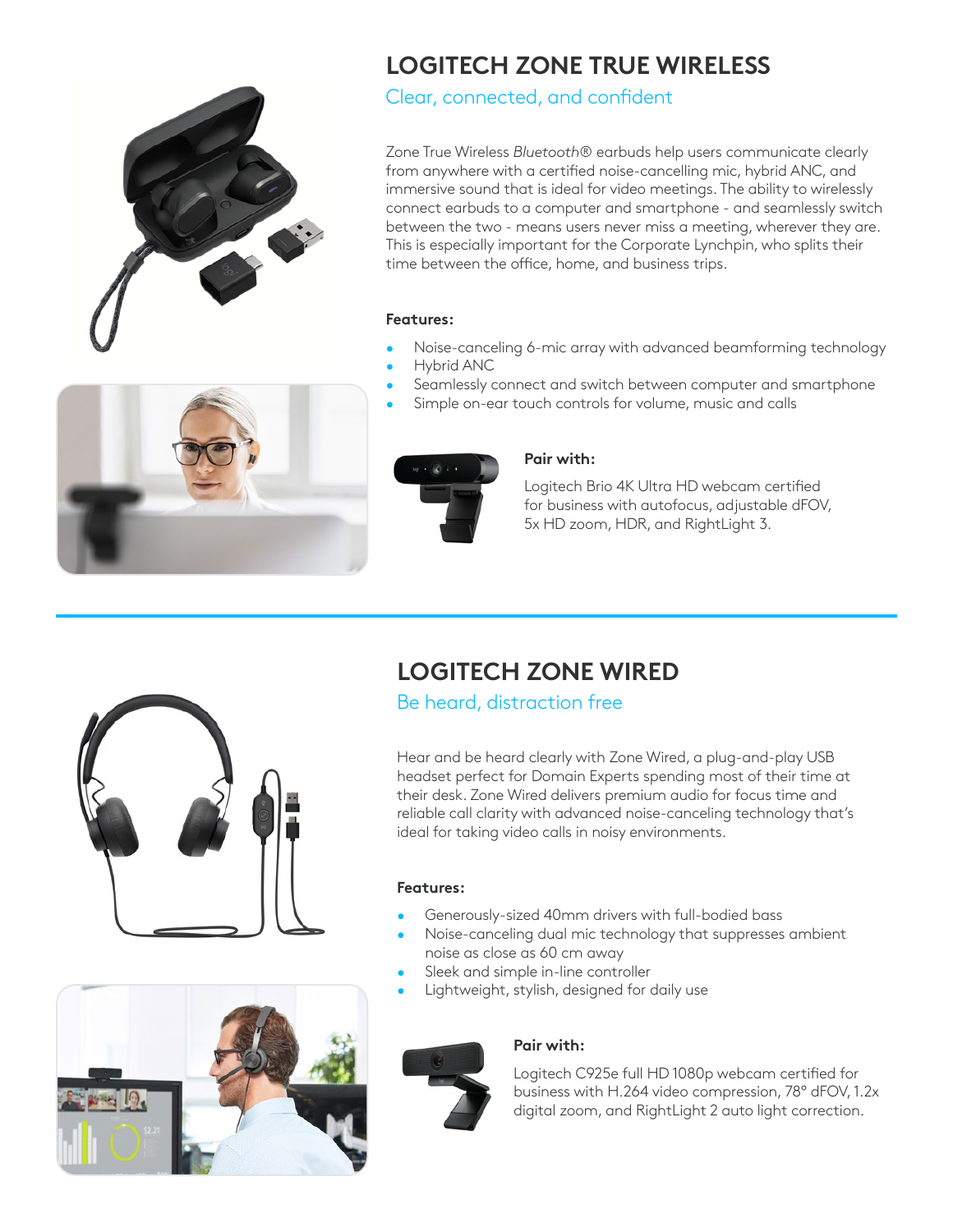# **LOGITECH ZONE WIRELESS (PLUS)**

# Enhance collaboration in any workspace

Experience premium audio with Zone Wireless, ideal for the Go-To Team Player who needs to move about while collaborating. The noisecanceling mic ensures you're heard clearly whether in the office, at home, or working remote. Active noise cancellation helps reduce distractions even in noisy workspaces.

## **Features:**

- Noise-canceling dual mic technology
- Active noise cancellation
- Seamlessly connect and switch between computer and smartphone
- Simple on-ear controls for volume, music, and calls
- Plus version connects up to six Logitech wireless peripherals



## **Pair with:**

Logitech C930e full HD 1080p webcam certified for business with H.264 video compression, 90° dFOV, 4x digital zoom, and RightLight 2 auto light correction.





# **LOGITECH ZONE WIRED EARBUDS**

## Stay connected wherever work takes you

Zone Wired Earbuds enable the super-mobile Corridor Warrior to stay in the zone, whether taking video meetings from their desk or on-thego. These certified earbuds offer a noise-canceling boomless mic that captures voice in complete clarity and can be quickly plugged into any device via 3.5mm, USB-C or USB-A connectors.

## **Features:**

- Noise-canceling, boomless dual mic technology
- Studio-quality audio
- Sleek and simple in-line controller
- Convenient plug-and-play connections: 3.5mm, USB-C, USB-A



## **Pair with:**

Logitech C920e HD 1080p webcam certified for business with 78° dFOV, 1x digital zoom, and RightLight 2 auto light correction.